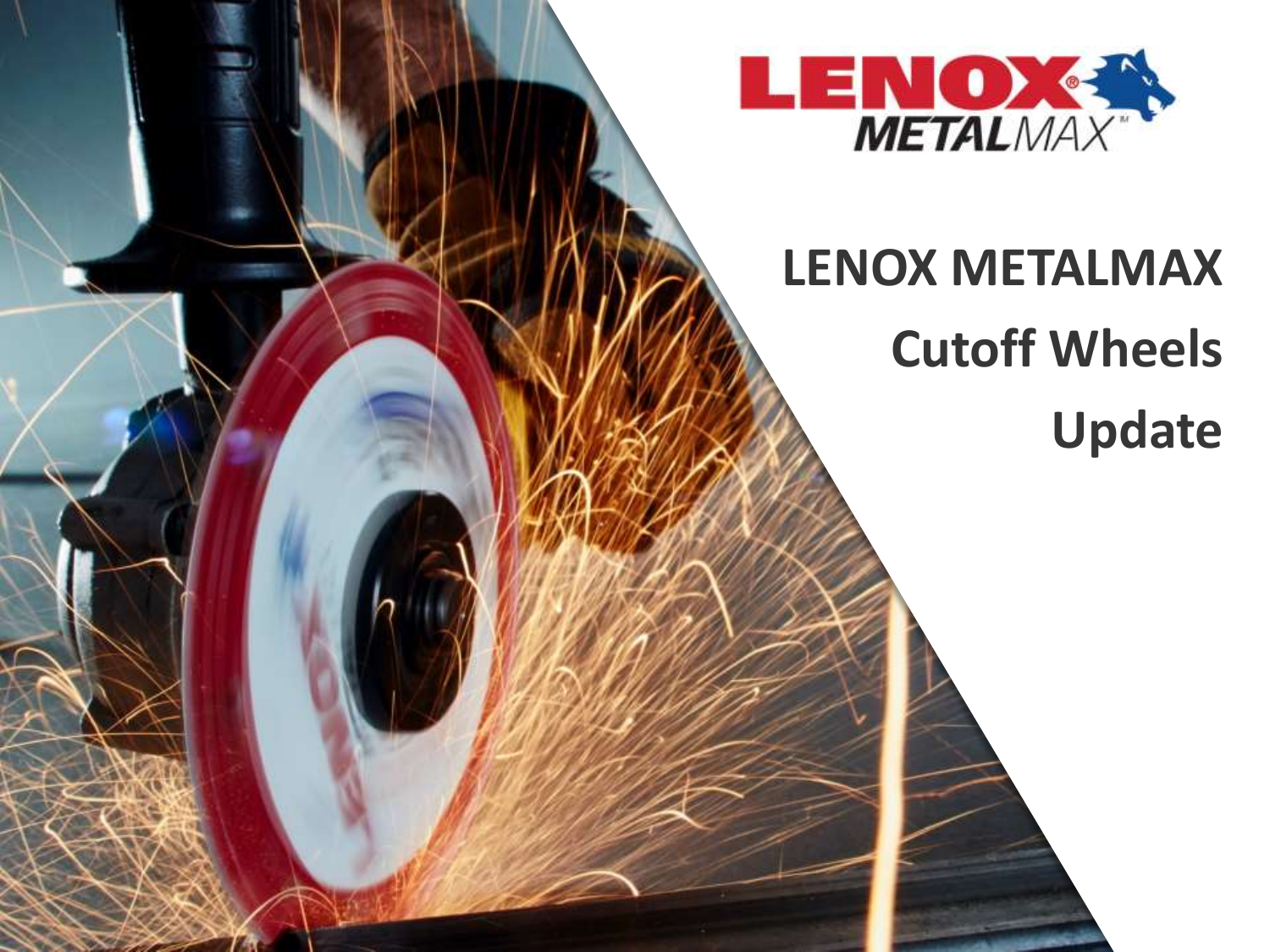### **Not a "Diamond Wheel"**

### **Masonry Diamond Wheel MetalMax**



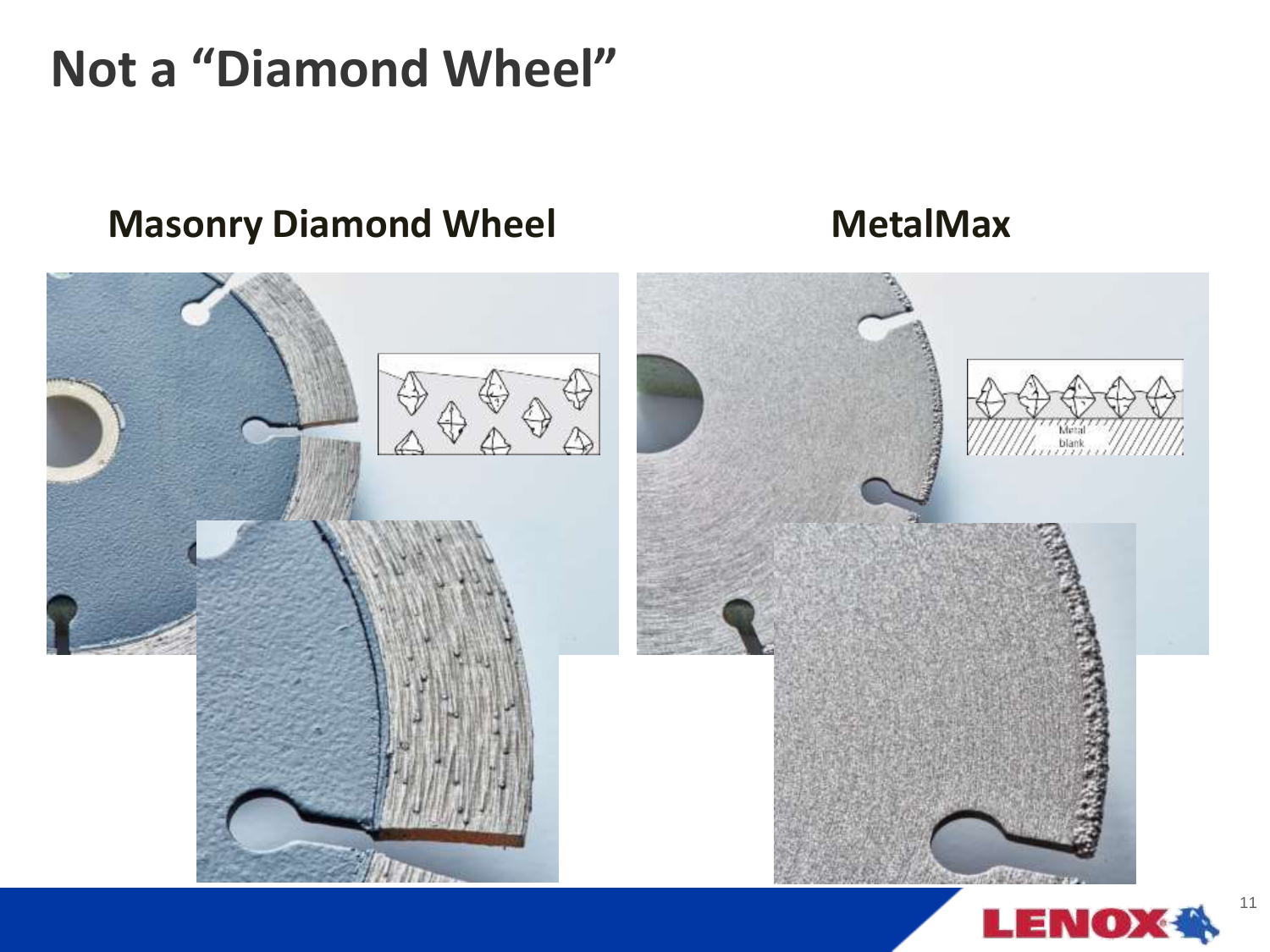## **Value Proposition – Life**

#### *1000+ cuts*

*LENOX MetalMax is made with metal cutting diamonds bonded to the wheel's surface using a proprietary technology. This new technology allows for the diamonds to endure high cutting speeds and temperatures while maintaining superior cutting properties.*

#### *Diameter Retention*

*Because its diamond cutting edge doesn't wear away, MetalMax holds its original wheel diameter until the very last cut.*



1000a

 $12$ 



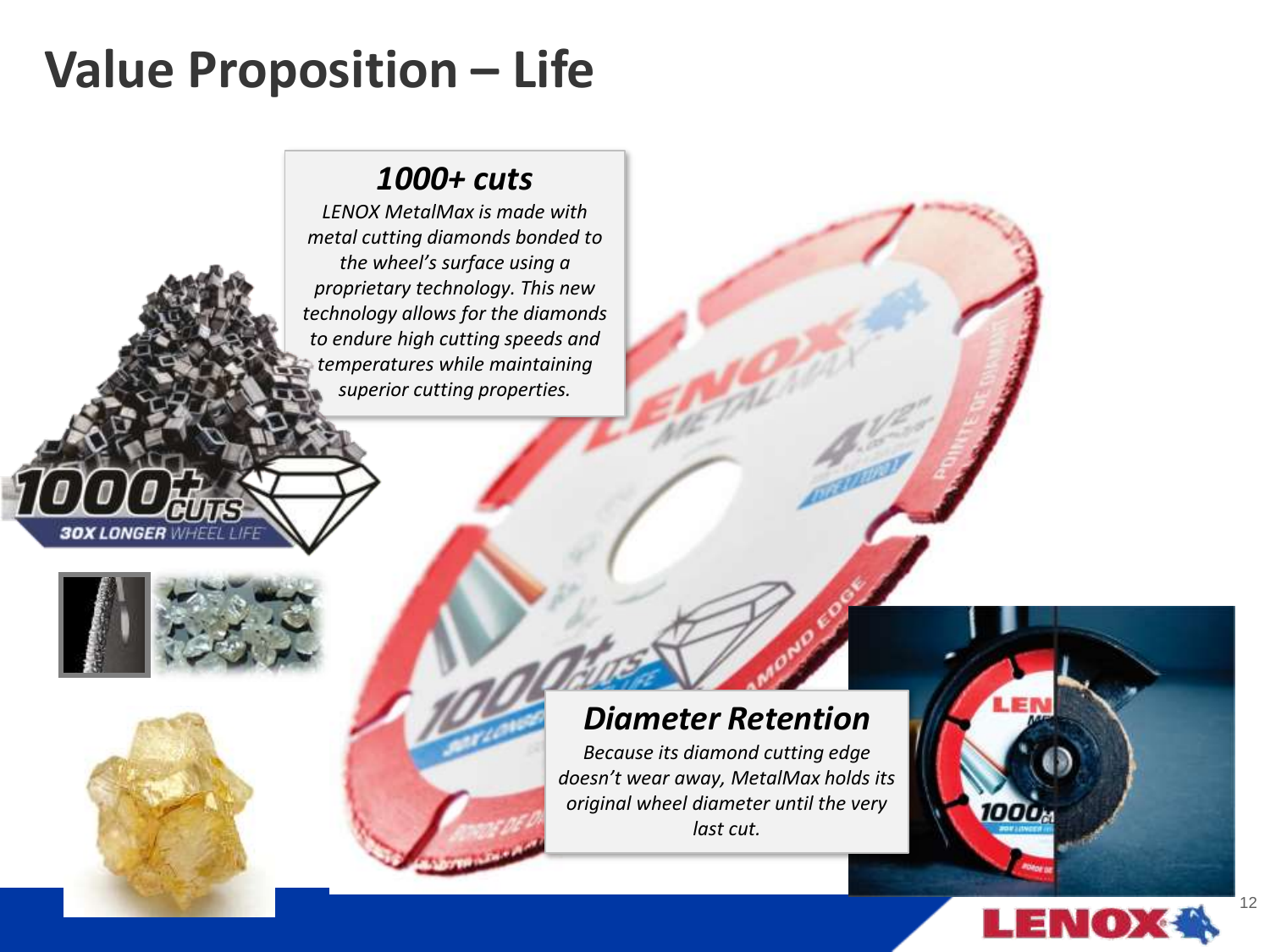## **Value Proposition – Safety**

#### *Increased Safety*

*MetalMax's wheel body is made from solid steel that greatly reduces the risk of breakage.*

#### *Less Dust, Better Workspace*

*Because MetalMax doesn't wear out there is substantial reduction of airborne particles. The sparks you see come only from the material being cut. The typical odor resulting from cutting with bonded abrasives simply disappear!*

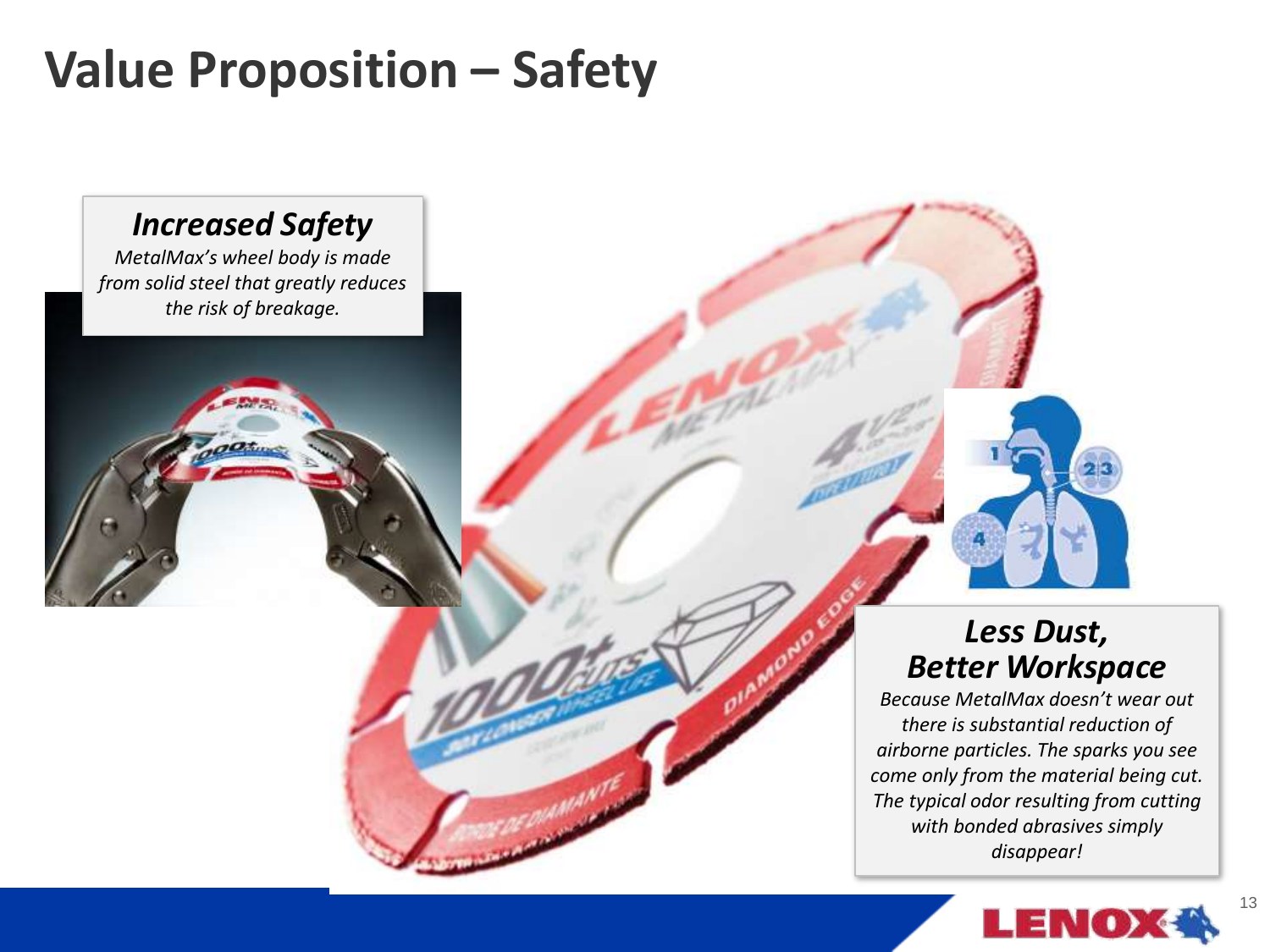### **Value Proposition – Inventory Management**

#### *One Wheel, Multiple Metals*

*MetalMax works in a wide range of materials including steel, stainless steel, cast iron, rebar, sheet metal, aluminum, and non-ferrous metals.*



#### *No Shelf Life*

*Unlike bonded abrasives, MetalMax will not expire, as long as stored in proper conditions.*



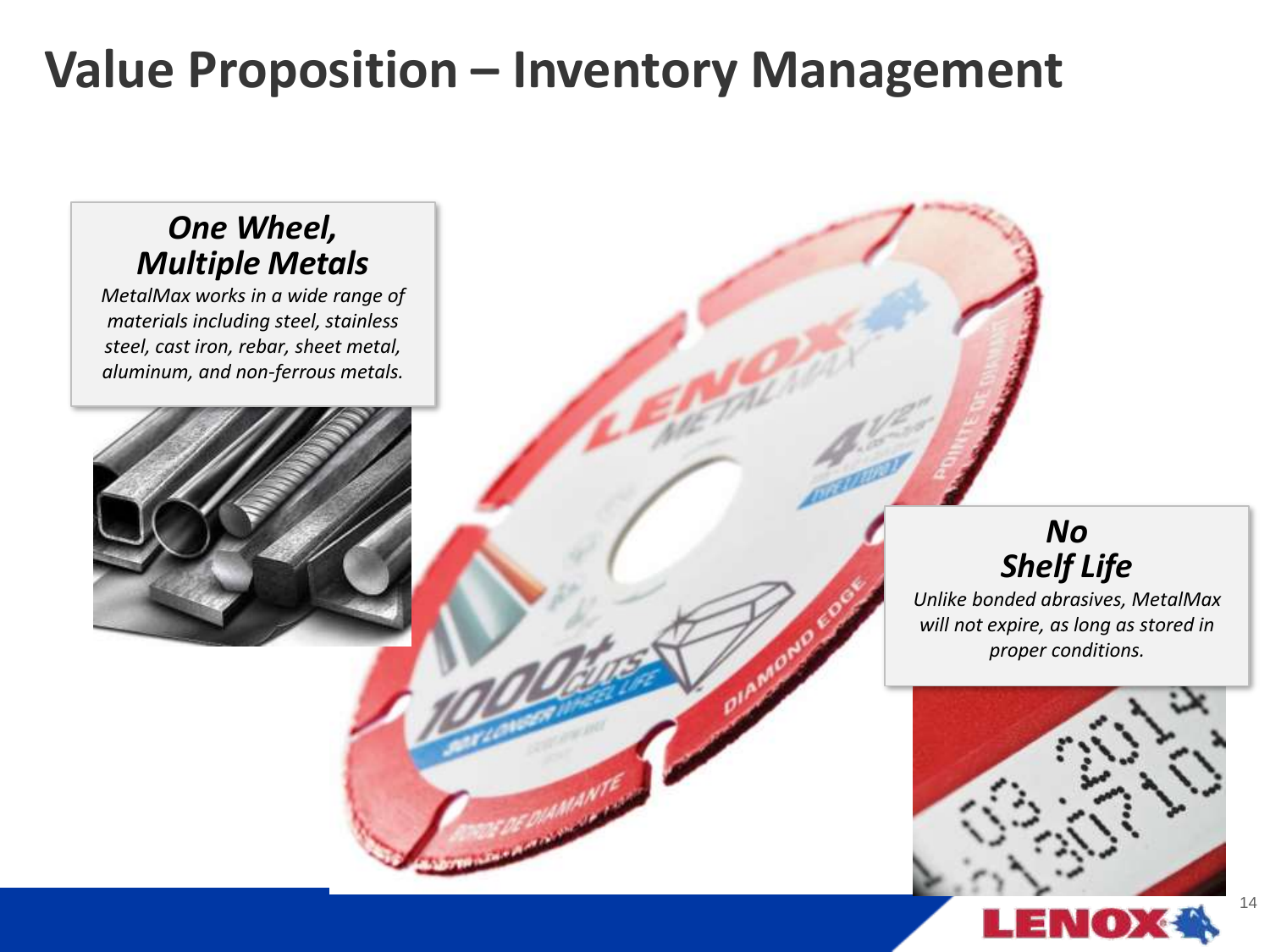## **Value Proposition – Improved Experience**

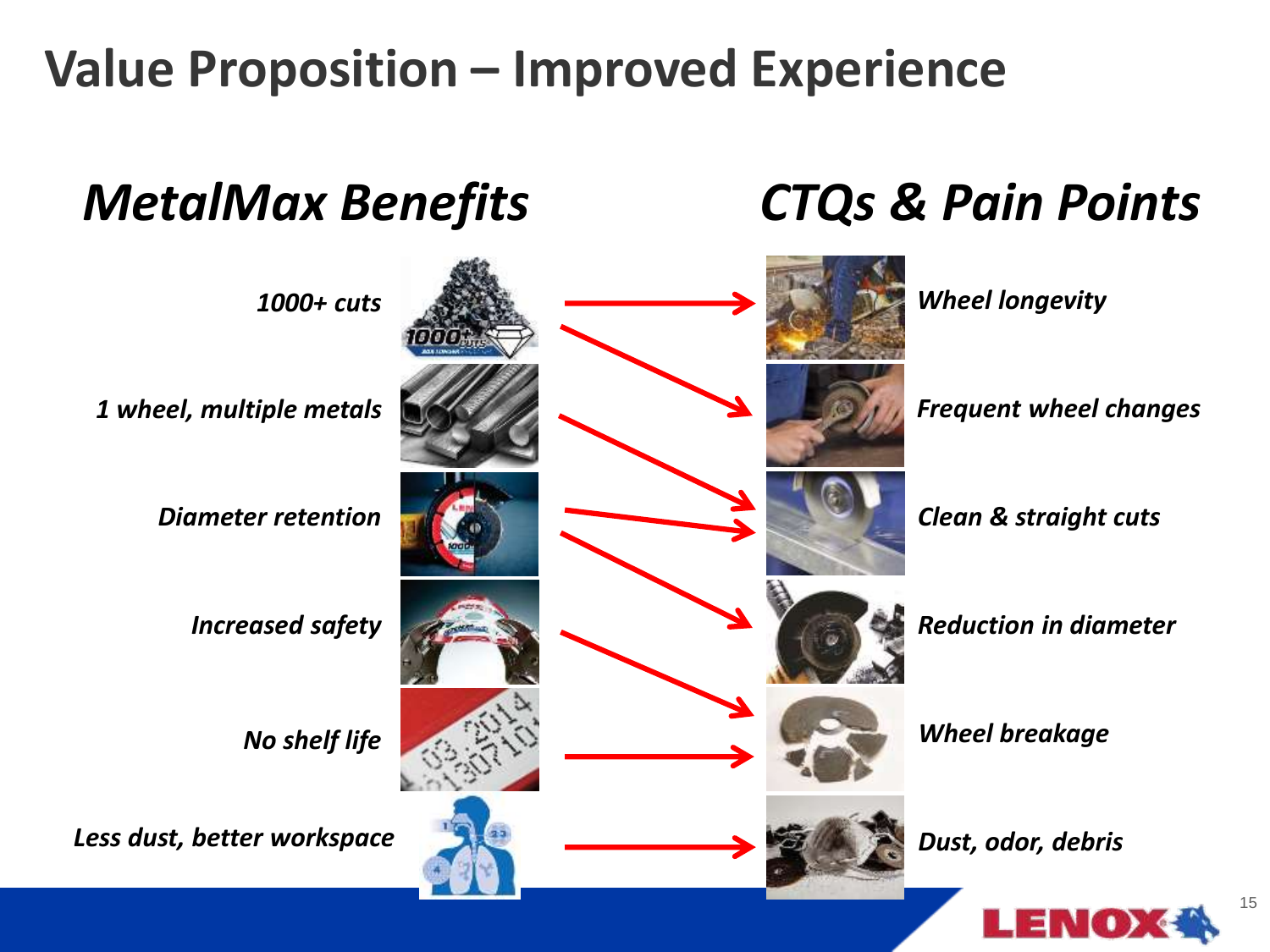### Abrasive Wheel Economics



*LENOX MetalMax Advantage*

| DIRECT SAVINGS - 4.5" wheel | 4.5" Thin Bonded<br><b>Abrasive Cutoff Wheel</b> | <b>Commercial Commercial</b> |                        |
|-----------------------------|--------------------------------------------------|------------------------------|------------------------|
| User Price per Wheel***     | \$1.50                                           | \$15.00                      | 10X higher price       |
| Cuts per Wheel (Life)*      | 16                                               | 1,000                        | 63X more cuts          |
| Cost per Cut (Price / Life) | \$0.094                                          | \$0.015                      | 84% lower cost per cut |
| Wheel Cost per 1,000 Cuts   | \$93.75                                          | \$15.00                      | \$79 wheel savings     |

| LABOR SAVINGS - 4.5" wheel     |           |        |                     |
|--------------------------------|-----------|--------|---------------------|
| Changovers per 1,000 Cuts      | 63        |        | 62 less changeovers |
| Changeover Time (5 min per)    | $315$ min | 5 min  | 5+ hours saved      |
| Changeover Cost (\$18.35/hr**) | \$96.33   | \$1.53 | \$95 labor savings  |

#### *Total Cost per 1,000 Cuts\*\*\* \$190.09 \$16.53 \$173 savings (91%)*

*\* Cuts per wheel based on internal test data – average performance in 1" carbon steel square tube for thin bonded abrasive cutoff wheels*

*\*\* US Bureau of Labor Statistics, Occupational Employment and Wages, May 2014 (51-2041 Structural Metal Fabricators and Fitters)*

*\*\*\*Savings based on the assumptions noted above for price, cuts per wheel, changeover time, and labor cost. Bonded abrasive user price is an average based on market assessment completed in June 2016. Actual abrasive price will vary by model, volume, and purchase location.*